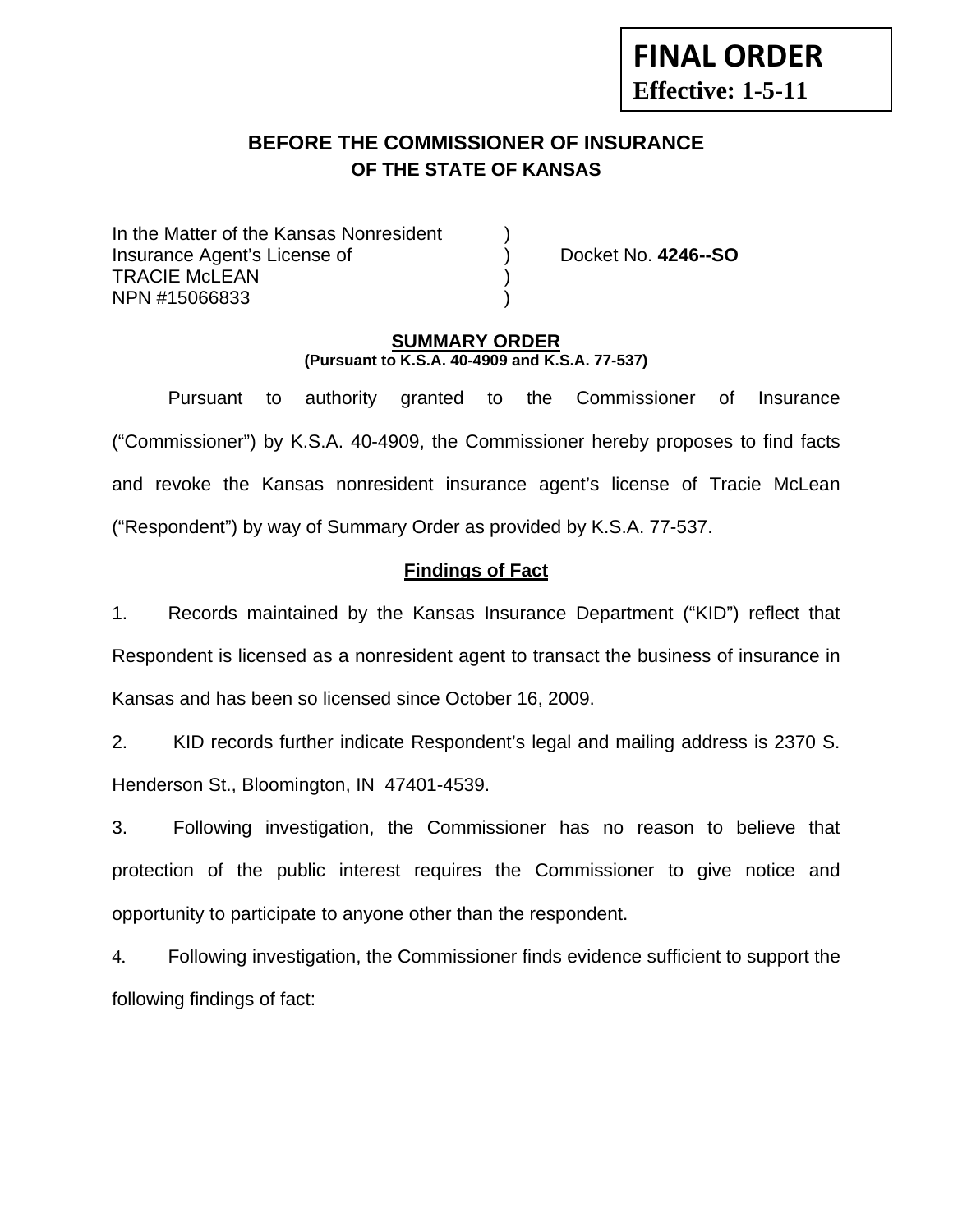5. Respondent last notified KID of a change of address on or about December 28, 2009, when she changed both her residence and her mailing address to the address shown in paragraph 2 above.

6. KID received a complaint regarding a Medicare Advantage Plan Respondent sold to a Kansas consumer in January 2009.

7. By letter mailed to her address of record on October 28, 2010, the Director of the Commissioner's Consumer Assistance Division (CAD) asked for documentation regarding the complaint and an explanation for the sale prior to issuance of a Kansas agent's license.

8. That letter was returned by the postal service as undeliverable.

9. By letter of November 18, 2010, counsel for KID wrote to Respondent at her address of record and invited Respondent to reply within 15 business days if she disputed the above.

10. That letter was also returned as undeliverable.

11. To date, Respondent has not notified KID of a change of address.

#### **Applicable Law**

12. K.S.A. 40-4909(a) provides, in relevant part:

"The commissioner may deny, suspend, revoke or refuse renewal of any license issued under this act if the commissioner finds that the applicant or license holder has. . .(2) Violated: (A) Any provision of chapter 40 of the Kansas Statutes Annotated, and amendments thereto, or any rule and regulation promulgated thereunder; . . . ." K.S.A. 40-4909(a).

13. K.S.A. 40-4905(a) provides that "it shall be unlawful for any person to sell, solicit or negotiate any insurance within this state unless such person has been issued a license as an insurance agent in accordance with this act."

2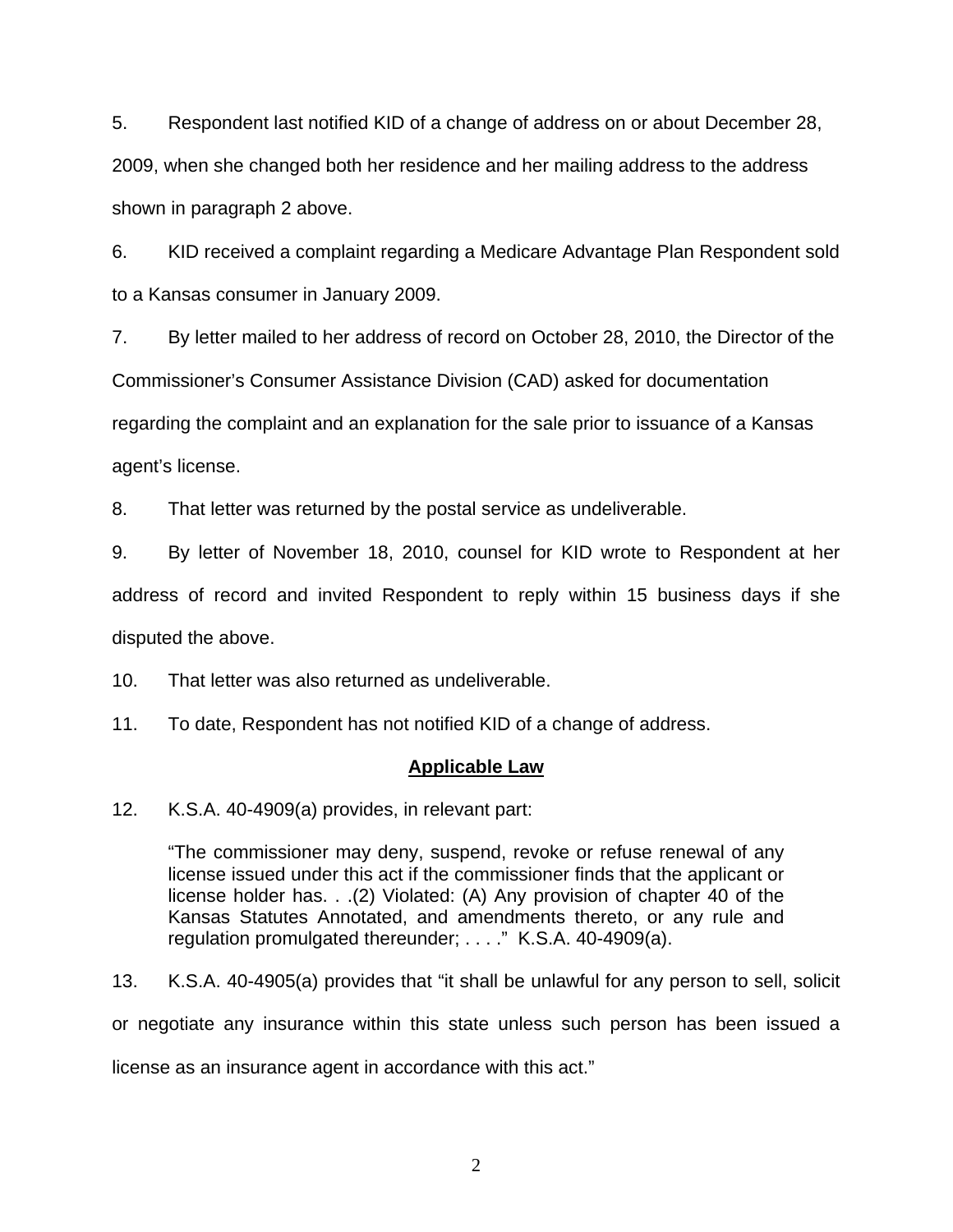14. Pursuant to K.A.R. §40-7-9(f), a licensee is required to notify the Commissioner within 30 days of a change of address.

15. In addition, the Commissioner may revoke any license issued under the Insurance Agents Licensing Act if the Commissioner finds that the interests of the insurer or the insurable interests of the public are not properly served under such license. K.S.A. 40-4909(b).

#### **Conclusions of Law**

16. The Commissioner has jurisdiction over Respondent as well as the subject matter of this proceeding, and such proceeding is held in the public interest.

17. The Commissioner finds, based on the facts contained in paragraph 6, that Respondent's license may be revoked, pursuant to K.S.A. 40-4909(a)(2)(A), because Respondent has violated a provision of the chapter 40 of the Kansas Statutes Annotated by selling, soliciting, or negotiating insurance business in Kansas without a license to do so, in violation of K.S.A. 40-4905(a).

18. The Commissioner finds, based on the facts contained in paragraphs 7 through 11, that Respondent's license may be revoked, pursuant to K.S.A. 40-4909(a)(2)(A), because Respondent has violated K.A.R. §40-7-9(f), a regulation promulgated under chapter 40 of the Kansas Statutes Annotated, by failing to notify the Commissioner within 30 days of a change of address.

19. Based on the foregoing findings, the Commissioner concludes that sufficient grounds exist for the revocation of Respondent's insurance agent's license pursuant to K.S.A. 40-4909(a).

3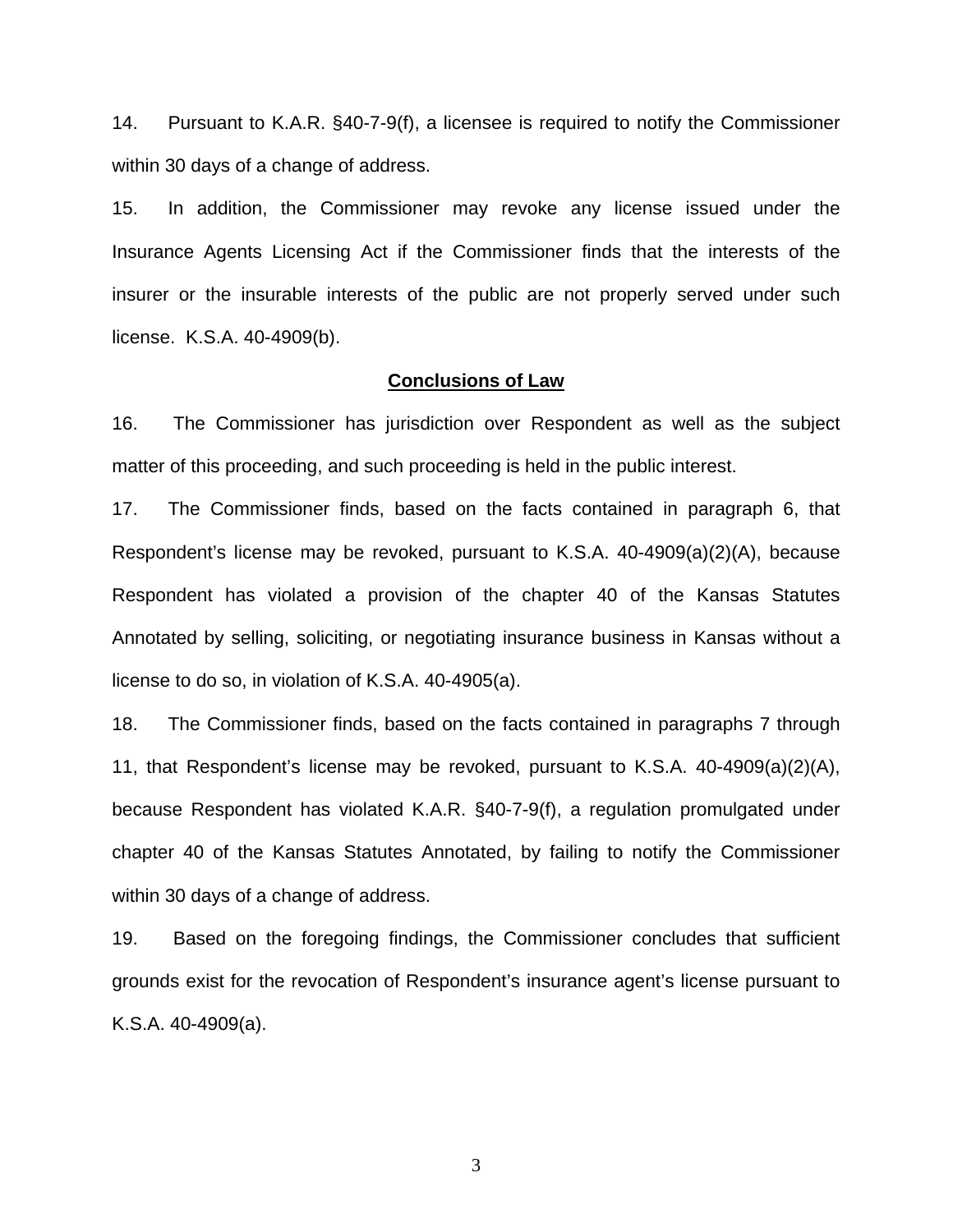20. The Commissioner further concludes Respondent's license may be revoked pursuant to K.S.A. 40-4909(b) because such license is not properly serving the interests of the insurer and the insurable interests of the public.

21. Based on the facts and circumstances set forth herein, it appears that the use of summary proceedings in this matter is appropriate, in accordance with the provisions set forth in K.S.A. 77-537(a), in that the use of summary proceedings does not violate any provision of the law, the protection of the public interest does not require the KID to give notice and opportunity to participate to persons other than Respondent, and after investigation, KID believes in good faith that the allegations will be supported to the applicable standard of proof.

 **IT IS THEREFORE ORDERED BY THE COMMISSIONER OF INSURANCE THAT** the Kansas nonresident insurance agent's license of **TRACIE McLEAN** is hereby **REVOKED. It is further ordered,** that **TRACIE McLEAN** shall **CEASE and DESIST** from the sale, solicitation, or negotiation of insurance and/or receiving compensation deriving from the sale, solicitation, or negotiation of insurance conducted on and after the effective date of this order.

4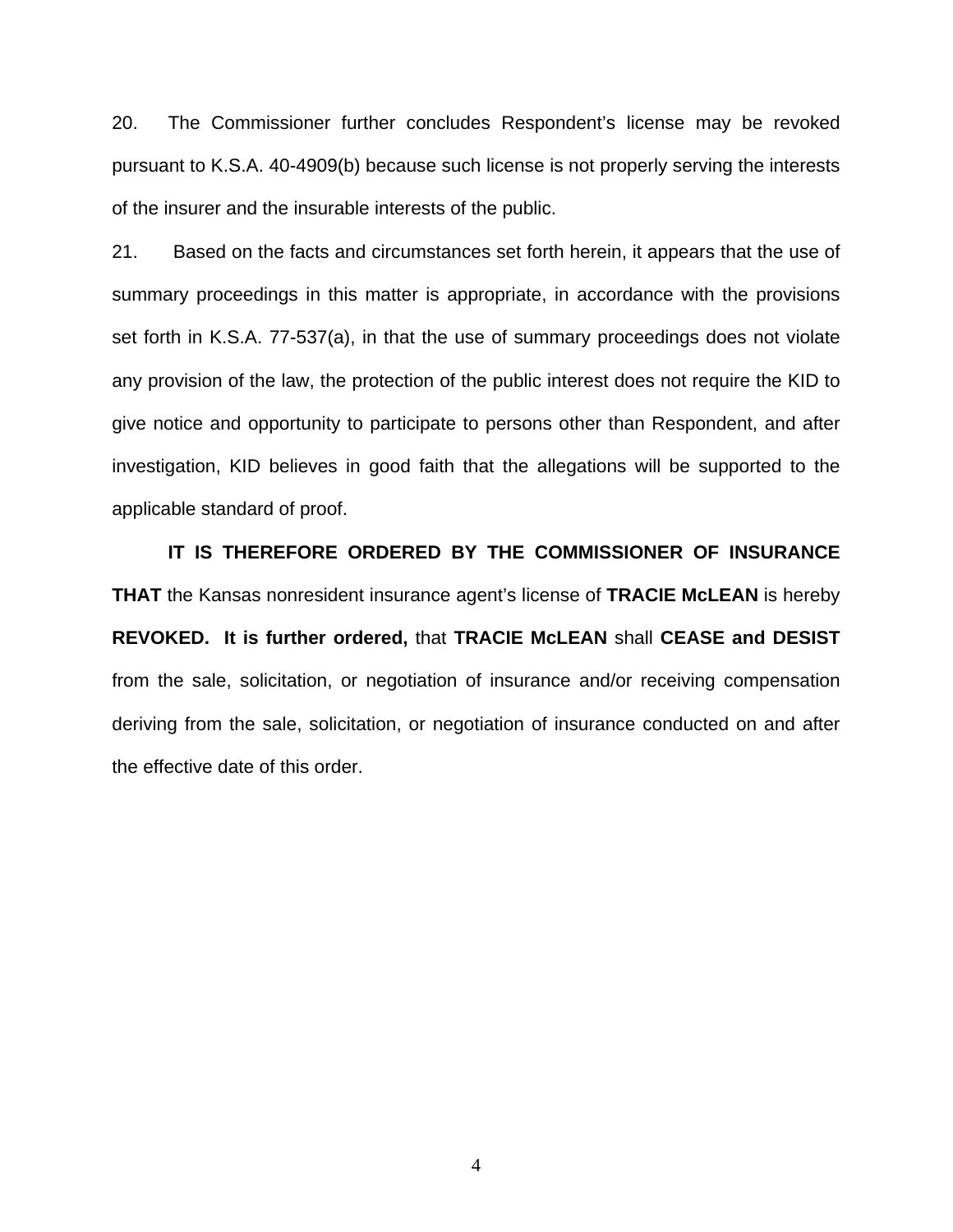## **IT IS SO ORDERED THIS \_\_15th\_\_\_ DAY OF DECEMBER 2010, IN THE CITY OF TOPEKA, COUNTY OF SHAWNEE, STATE OF KANSAS.**



/s/ Sandy Praeger Sandy Praeger Commissioner of Insurance

 \_/s/ John W. Campbell\_\_\_\_\_\_\_\_\_\_\_\_\_ John W. Campbell General Counsel

## **NOTICE OF RIGHTS TO HEARING AND REVIEW**

## **Within fifteen (15) days of the date of service of this Summary Order,**

**Respondent** may submit a written request for a hearing pursuant to K.S.A. 77-537 and

K.S.A. 77-542. Any request for a hearing should be addressed to the following:

 John W. Campbell, General Counsel Kansas Insurance Department 420 S.W. 9<sup>th</sup> Street Topeka, Kansas 66612

If a hearing is requested, the Kansas Insurance Department will serve notice of the time and place of the hearing and information on procedures, right of representation, and other rights of parties relating to the conduct of the hearing.

**If a hearing is not requested in the time and manner stated above, this Summary Order shall become effective as a Final Order upon the expiration of time for requesting a hearing.** In the event Respondent files a Petition for Judicial Review, pursuant to K.S.A. 77-613(e), the agency officer to be served on behalf of the Kansas Insurance Department is